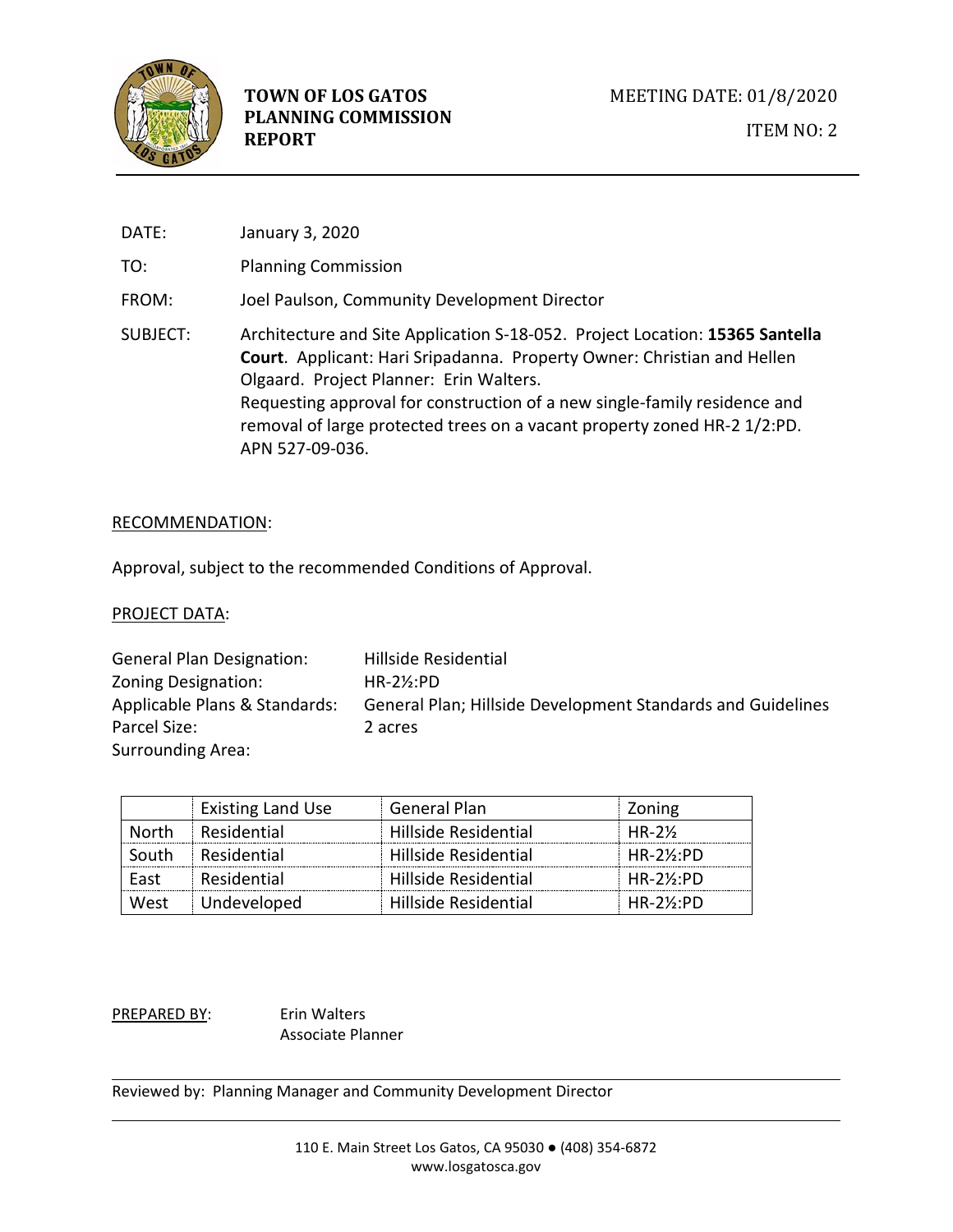PAGE **2** OF **10** SUBJECT: 15365 Santella Court/S-18-052 January 3, 2020

# CEQA:

An Environmental Impact Report (EIR) was prepared for the Planned Development and was certified by the Town Council on December 19, 2005. No further environmental analysis is required for the individual lot development.

## FINDINGS:

- As required by the Hillside Development Standards and Guidelines that the project complies with the Hillside Development Standards and Guidelines.
- **As required by the Hillside Specific Plan.**
- **As required by Planned Development Ordinance 2237.**

## CONSIDERATIONS:

 As required by Section 29.20.150 of the Town Code for granting approval of an Architecture and Site application.

### ACTION:

The decision of the Planning Commission is final unless appealed within ten days.

#### BACKGROUND:

The subject property is lot 9 in the Highlands of Los Gatos, a 19-lot Planned Development (PD), originally approved by the Town Council in 2005. On March 17, 2015, the Town Council approved Ordinance 2237, a request to modify the existing PD to allow the use of color averaging for non-visible homes within the development. The property is at the north end of Santella Court (see Exhibit 1). The Architecture and Site application has been referred to the Planning Commission to allow additional consideration of the hillside home, which is the largest in terms of square footage in the Highlands PD and approaches the threshold for a visible home per the Hillside Development Standards and Guidelines (HDS&G).

#### PROJECT DESCRIPTION:

### A. Location and Surrounding Neighborhood

The subject site is a vacant lot located on the northern end of Santella Court (Exhibit 1). Single-family homes are located to the north, east, and south of the subject property. Vacant property is located to the west of the subject property.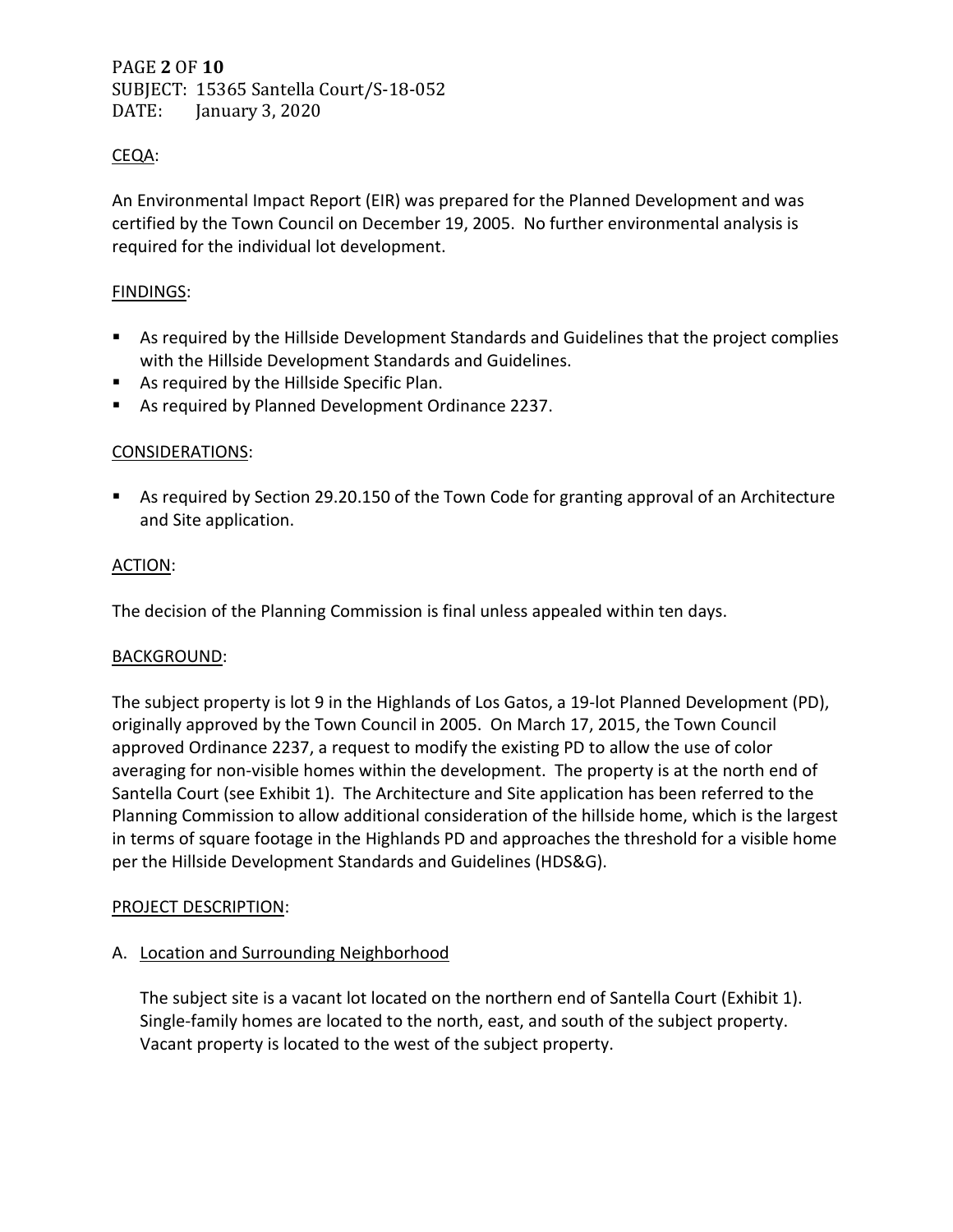# PAGE **3** OF **10** SUBJECT: 15365 Santella Court/S-18-052 DATE: January 3, 2020

## PROJECT DESCRIPTION (continued):

### B. Project Summary

The applicant is proposing to construct a new 5,840-square foot two-story single-family residence with an attached garage. The proposed house would be located at the northern end of the vacant hillside property. The proposed residence would have a maximum height of 22 feet. The project does not require any exceptions to the HDS&G.

### C. Zoning Compliance

A single-family residence is permitted in the HR-2½:PD zone. The proposed residence is in compliance with the allowable floor area for the property. Additionally, the proposed residence is in compliance with height, setbacks, and on-site parking requirements.

### DISCUSSION:

### A. Architecture and Site Analysis

The applicant is proposing to construct a new 5,840-square foot single-family home, with 5,529 square feet of living area, 756 square feet of below grade area, and a 711- square foot attached garage. A floor area table for countable square footage for the proposed home is shown below.

| <b>Floor Area Table</b> |                        |               |  |  |
|-------------------------|------------------------|---------------|--|--|
|                         | <b>Proposed Square</b> | <b>Counts</b> |  |  |
|                         | Footage                | as FAR        |  |  |
| Lower Level             | 2,696                  | 2,696         |  |  |
| <b>Upper Level</b>      | 2,833                  | 2,833         |  |  |
| <b>Subtotal</b>         | 5,529                  | 5,529         |  |  |
| Below Grade*            | 756                    | O             |  |  |
| Attached Garage**       | 711                    | 311           |  |  |
| <b>Total</b>            |                        | 5,840 s.f.    |  |  |

*\* Pursuant to Sec. 29.10.020, floor area means the entire enclosed area of all floors that are more than four feet above the proposed grade, measured from the outer face of exterior walls or in the case of party walls from the centerline.* 

*\*\* Pursuant to the HDS&G a garage up to 400 square feet in area is not included in the floor area ratio calculation.*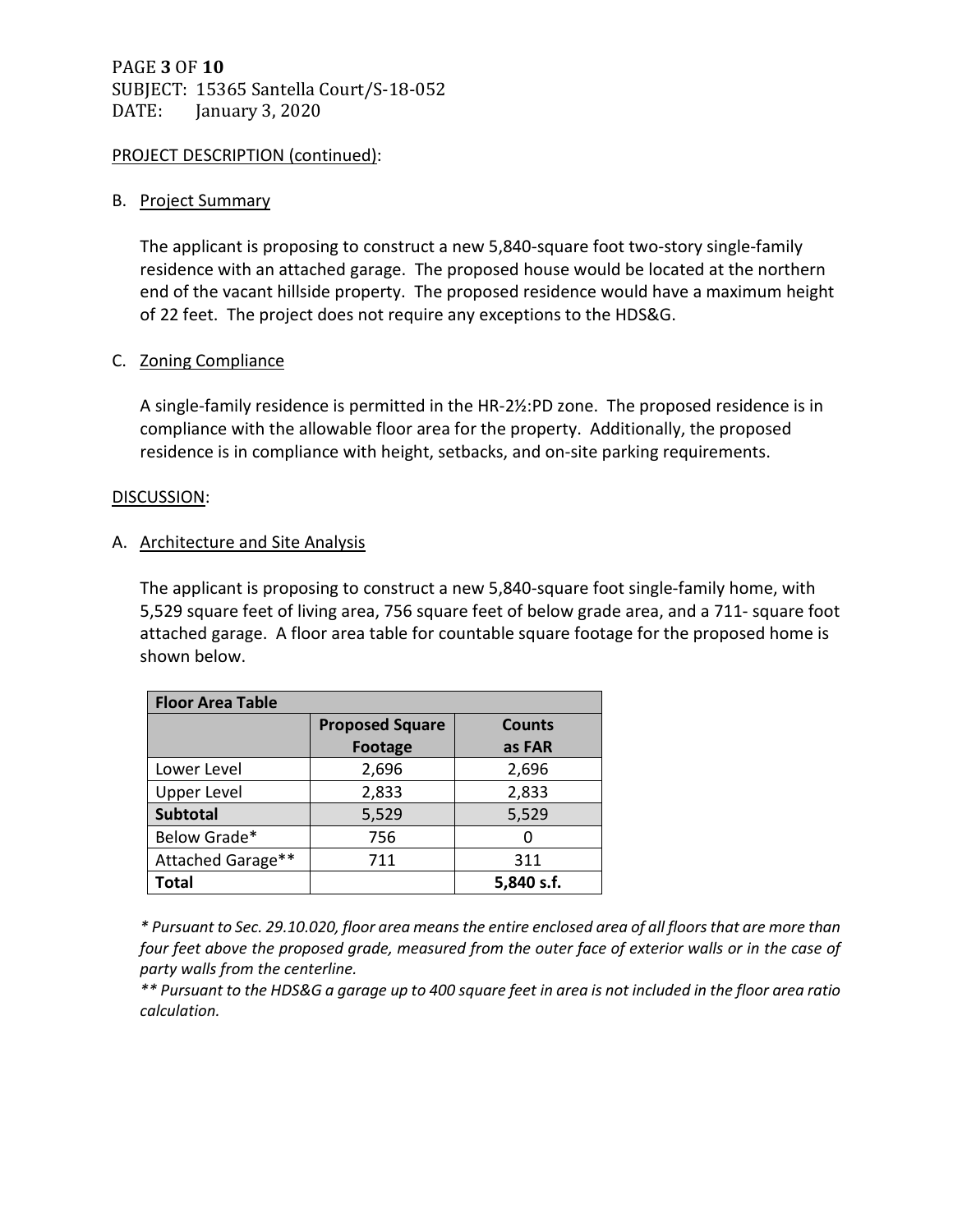# PAGE **4** OF **10** SUBJECT: 15365 Santella Court/S-18-052 January 3, 2020

### DISCUSSION (continued):

The project proposes a contemporary architectural style to blend with the natural surroundings. Proposed materials include a green roof with single ply membrane roofing, steel fascia, iron and gray colored stone cladding panels, and oxidized metal aluminum doors and windows, see Sheet A118 of Exhibit 12. A color and materials board will be available at the public hearing. Please see the applicant's project description (Exhibit 4) and letter of justification (Exhibit 5) for additional information regarding the proposed project.

### B. Building Design

The Town's Consulting Architect reviewed the proposed contemporary style project (Exhibit 7). The Consulting Architect had no issues or concerns and stated in the report, "that the proposed design would be similar to the recently approved home at 15358 Santella Court." The Consulting Architect also stated, "that in contrast to the adjacent house which has its upper floor at street level, this proposed house would be located substantially down the hillside and the house forms step down the hillside slopes, as specified in the HDS&G." Additionally, the Consulting Architect reported the project incorporates high quality materials and details and had no recommendations for changes.

## C. Height

The proposed location of the residence is at a lower grade than the street level and appears as one-story from Santella Court and two-stories at the side and rear elevations. The maximum height of the proposed residence is 22 feet where the maximum allowed height for homes in the hillside area is 25 feet. Per the HDS&G, the maximum height of a building's tallest elevation shall not exceed 35 feet measured from the lowest part of the building to the highest point. The proposed residence would have a maximum low to high height of 28 feet.

| <b>Building Height</b> |          |                              |  |  |
|------------------------|----------|------------------------------|--|--|
|                        | Proposed | <b>Allowed per HDS&amp;G</b> |  |  |
| Height                 | $22$ ft. | 25 ft. max.                  |  |  |
| Low to High Height     | 28 ft.   | 35 ft. max.                  |  |  |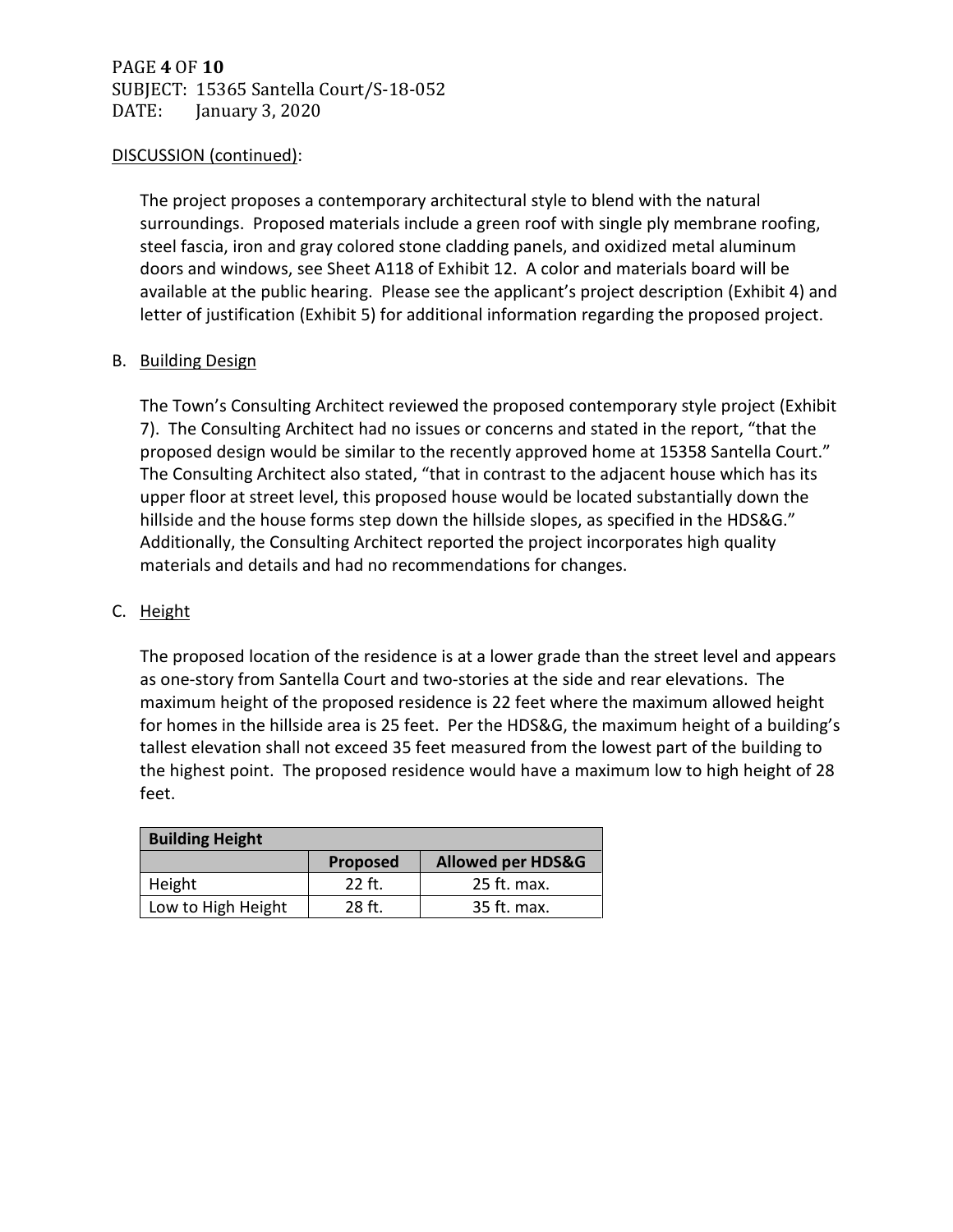# PAGE **5** OF **10** SUBJECT: 15365 Santella Court/S-18-052 January 3, 2020

### DISCUSSION (continued):

## D. Neighborhood Compatibility

The Highlands PD contains one and two-story residences and includes a mix of architectural styles. Lot sizes within the Planned Development and immediate area range from 1.09 to 5.05 acres. Based on Town and County records, the total countable square footage for residences located in the Highlands PD and the immediate area range from 4,881 square feet to 6,009 square feet. The applicant is proposing a residence with 5,840 of total countable square footage on a two-acre parcel, resulting in the largest home in terms of square footage in the Highlands PD.

The adjacent residence at 15500 Francis Oaks Way, located outside of the Highlands PD to the north and at a grade approximately 110 feet below subject property, is larger than the proposed house with 6,009 of countable square feet.

Pursuant to the HDS&G, the maximum house square footage for the lot size is 6,000 square feet. The table below reflects current conditions of the homes in the immediate area and in the Highlands PD. The homes in the immediate area are highlighted.

| <b>Immediate Area and Highlands Planned Development</b> |                                                 |                           |                      |                                          |                |            |
|---------------------------------------------------------|-------------------------------------------------|---------------------------|----------------------|------------------------------------------|----------------|------------|
| <b>PD</b><br>Lot                                        | <b>Address</b>                                  | <b>House</b><br><b>SF</b> | *Garage<br><b>SF</b> | **Total<br><b>Countable</b><br><b>SF</b> | <b>Site SF</b> | <b>FAR</b> |
| $\mathbf{1}$                                            | 15685 Shady Ln.                                 | 4,457                     | 904                  | 4,961                                    | 89,226         | 0.05       |
| $\overline{2}$                                          | 15672 Shady Ln.                                 | 4,652                     | 737                  | 4,989                                    | 94,220         | 0.05       |
| $\overline{3}$                                          | 15644 Shady Ln.                                 | 4,796                     | 1,172                | 5,568                                    | 176,242        | 0.03       |
| $\overline{4}$                                          | 15657 Shady Ln.                                 | 4,169                     | 1,120                | 4,889                                    | 99,566         | 0.04       |
| 5                                                       | 15615 Shady Ln.                                 | 4,658                     | 740                  | 4,989                                    | 80,730         | 0.06       |
| 6                                                       | 15315 Santella Ct.                              | 4,534                     | 817                  | 4,951                                    | 75,006         | 0.06       |
| $\overline{7}$                                          | 15343 Santella Ct.<br>Vacant                    | N/A                       | N/A                  | N/A                                      | 66,336         | N/A        |
| 8                                                       | 15371 Santella Ct.<br>Vacant                    | N/A                       | N/A                  | N/A                                      | 65,886         | N/A        |
| 10                                                      | 15358 Santella Ct.<br><b>Under Construction</b> | 4,401                     | 876                  | 4,877                                    | 114,871        | 0.04       |
| 11                                                      | 15330 Santella Ct.                              | 4,625                     | 746                  | 4,971                                    | 60,493         | 0.08       |
| 12                                                      | 15310 Santella Ct.                              | 4,660                     | 1,011                | 5,271                                    | 60,493         | 0.08       |
| 13                                                      | 15415 Santella Ct.<br>Vacant                    | N/A                       | N/A                  | N/A                                      | 45,467         | N/A        |
| 14                                                      | 15574 Shady Ln.                                 | 4,574                     | 784                  | 4,958                                    | 83,402         | 0.05       |
| 15                                                      | 15588 Shady Ln.                                 | 4,508                     | 802                  | 4,910                                    | 62,078         | 0.07       |
| 16                                                      | 15602 Shady Ln.                                 | 4,331                     | 950                  | 4,881                                    | 65,913         | 0.07       |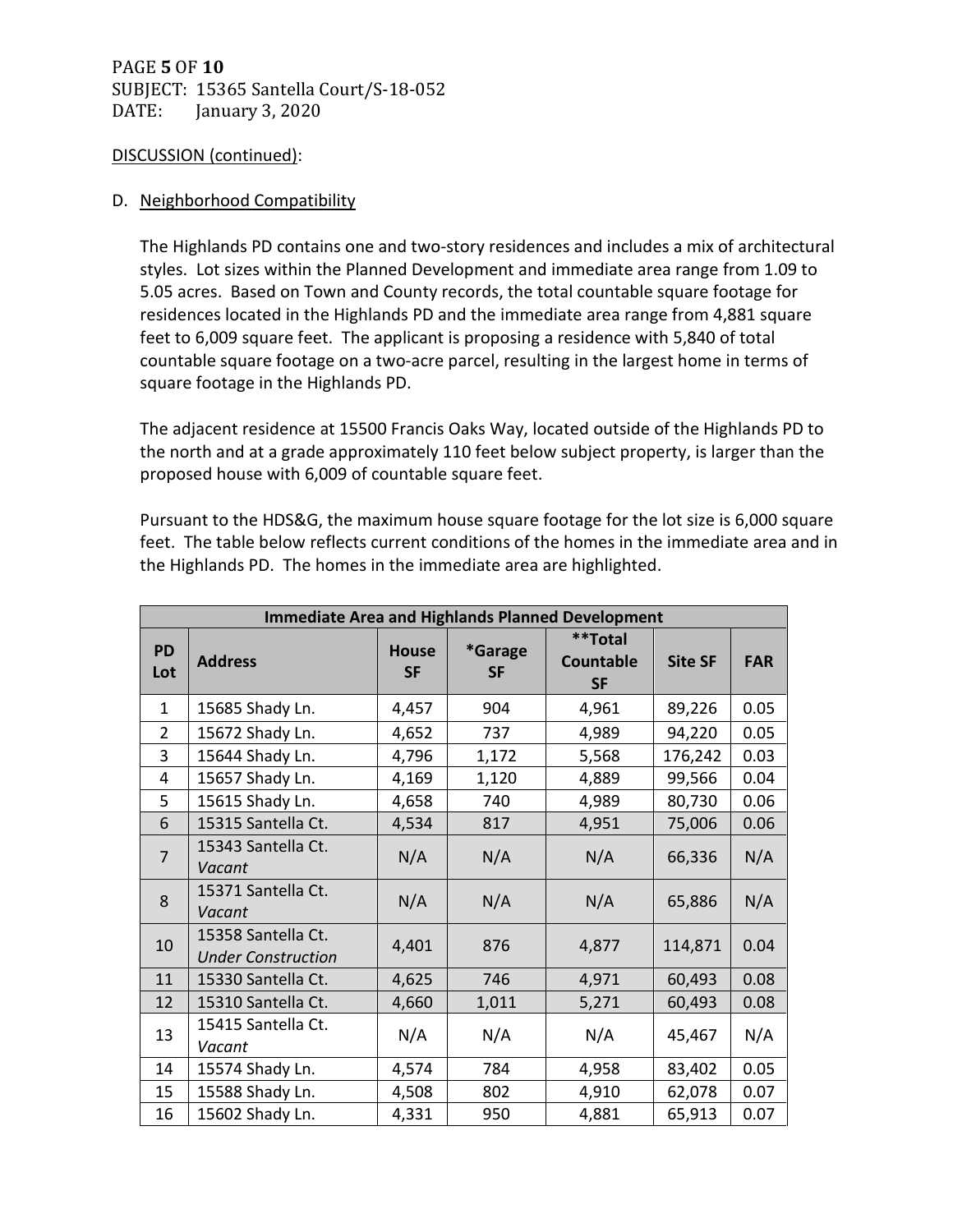# PAGE **6** OF **10** SUBJECT: 15365 Santella Court/S-18-052 January 3, 2020

| 17 | 15630 Shady Ln.    | 4,712 | 686 | 4,998 | 92,771  | 0.05 |
|----|--------------------|-------|-----|-------|---------|------|
| 18 | 15685 Gum Tree Ln. | 4,590 | 807 | 4,997 | 179,921 | 0.03 |
| 19 | 15675 Gum Tree Ln. | 4,602 | 765 | 4,967 | 93,552  | 0.05 |
|    |                    |       |     |       |         |      |
| 9  | 15365 Santella Ct. | 5,530 | 711 | 5,840 | 87,475  | 0.06 |

*\*The garage square footage numbers in the table include 400 square feet of exempt square footage. \*\*The total square footage numbers in the table do not include below grade square footage or a garage up to 400 square feet in area.* 

The proposed residence would not be the largest FAR in the Highlands PD or the immediate neighborhood. The proposed residence would be the largest home in terms of square footage in the Highlands PD, however, it would not be the largest in terms of square footage in the immediate neighborhood.

The applicant has provided justification for proposing the largest home in terms of square footage in the Highlands PD in Exhibit 5. The proposed location of the house is at a lower elevation than the existing homes located at street level, therefore reducing the visibility of the residence from street view.

## E. Site Design

The subject property is a triangular-shaped corridor lot sloping downward from the north end of Santella Court. The property takes access though a private driveway downhill to the proposed site of the residence. A performance standard of the Highlands Planned Development requires, "new homes to be sited within the grading envelopes shown of the Official Development Plans unless it can be demonstrated that another location is more appropriate for the lot. The burden of proof is on the applicant to justify any deviation from the approved grading envelope." The applicant has provided justification for siting the home north of the approved grading envelope (Page 5 of Exhibit 5). Due to the corridor lot shape and length of the private driveway, the Santa Clara County Fire Department requires a fire engine turnaround area that does not exceed five percent slope. The building was sited further north to accommodate the required fire engine turnaround area and to accommodate a 17-percent driveway slope for fire engine access, which has been approved by the Santa Clara County Fire Department. The applicant designed a linear mass for the home to minimize impact to existing trees and reduce site grading. The proposed building location is located within the site's Least Restrictive Development Area (LRDA) per the HDS&G.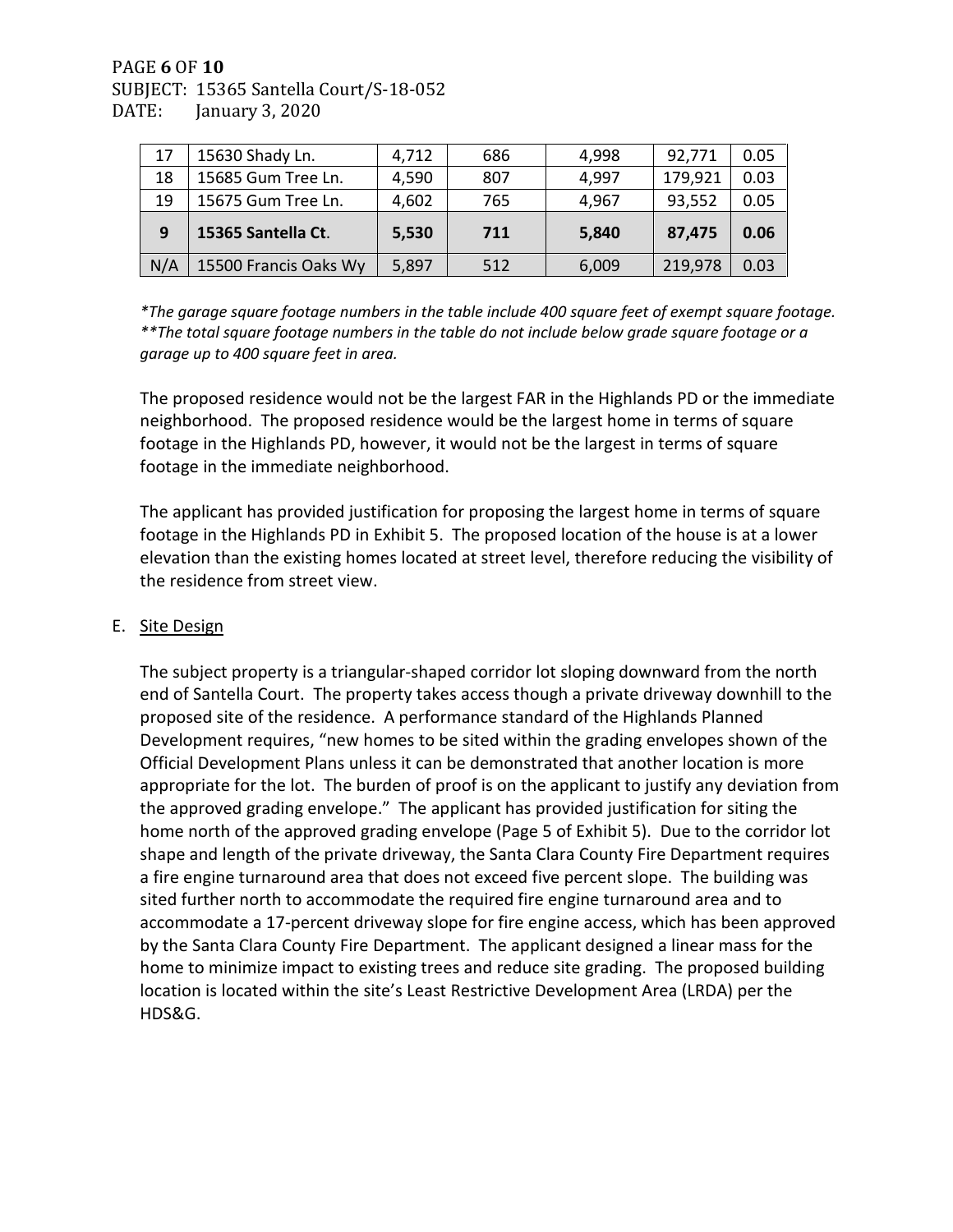# PAGE **7** OF **10** SUBJECT: 15365 Santella Court/S-18-052 DATE: January 3, 2020

## DISCUSSION (continued):

## F. Tree Impacts

The development plans were reviewed by the Town's Consulting Arborist (Exhibit 8). The project proposes to remove fourteen protected trees, of which five are considered to be large protected trees. The initial arborist report included fifteen trees to be removed; however, the applicant has since modified the plans to retain tree #665.

The fourteen protected trees (Blue Oaks - #652, #653, #656, #660, #662, #668, #671, #675, #676, #677, #679, #680, and #690 and Coast Live Oak - #691), are proposed to be removed to accommodate the proposed residence, driveway, and fire truck turn around. If the project is approved, replacement trees would be required to be planted pursuant to Town Code.

An Addendum report was prepared by the Consulting Arborist regarding the health of the existing trees located along the rear and side downward slope of the lot proposed to remain. The Consulting Arborist was not able to get close enough to inspect the health and condition of each individual tree due to the dense and nearly impenetrable brush. However, the Consulting Arborist was able to provide an evaluation of the grouping of trees based on their size, color, and crown. The Arborist stated that the area contains a stand of Coast Live Oaks, approximately 25 to 35 feet tall that would appear to be considered to be in good condition with dense crowns and normal foliar color and size. Along the northwest portion on the lower slope there are three Blue Oaks, approximately 30 feet tall, that are in fair to good condition (Exhibit 9).

Tree protection measures are incorporated as conditions of approval (Exhibit 3) to protect the trees proposed to remain on the subject property and within the development area.

## G. Visibility

Pursuant to the HDS&G, a visible home is defined as a single-family residence where 24.5 percent or more of an elevation can be seen from any of the Town's established viewing areas. The applicant's visibility analysis illustrates that the proposed home would not be visible from the southwest corner of the intersection of Blossom Hill Road and Los Gatos Boulevard viewing area and would be 24 percent visible from the northwest corner of the of Selinda Way and Los Gatos - Almaden Road viewing area (Exhibit 10).

Pursuant to the requirements of the View Analysis section of the HDS&G, the applicant installed story poles on-site that identified the proposed building.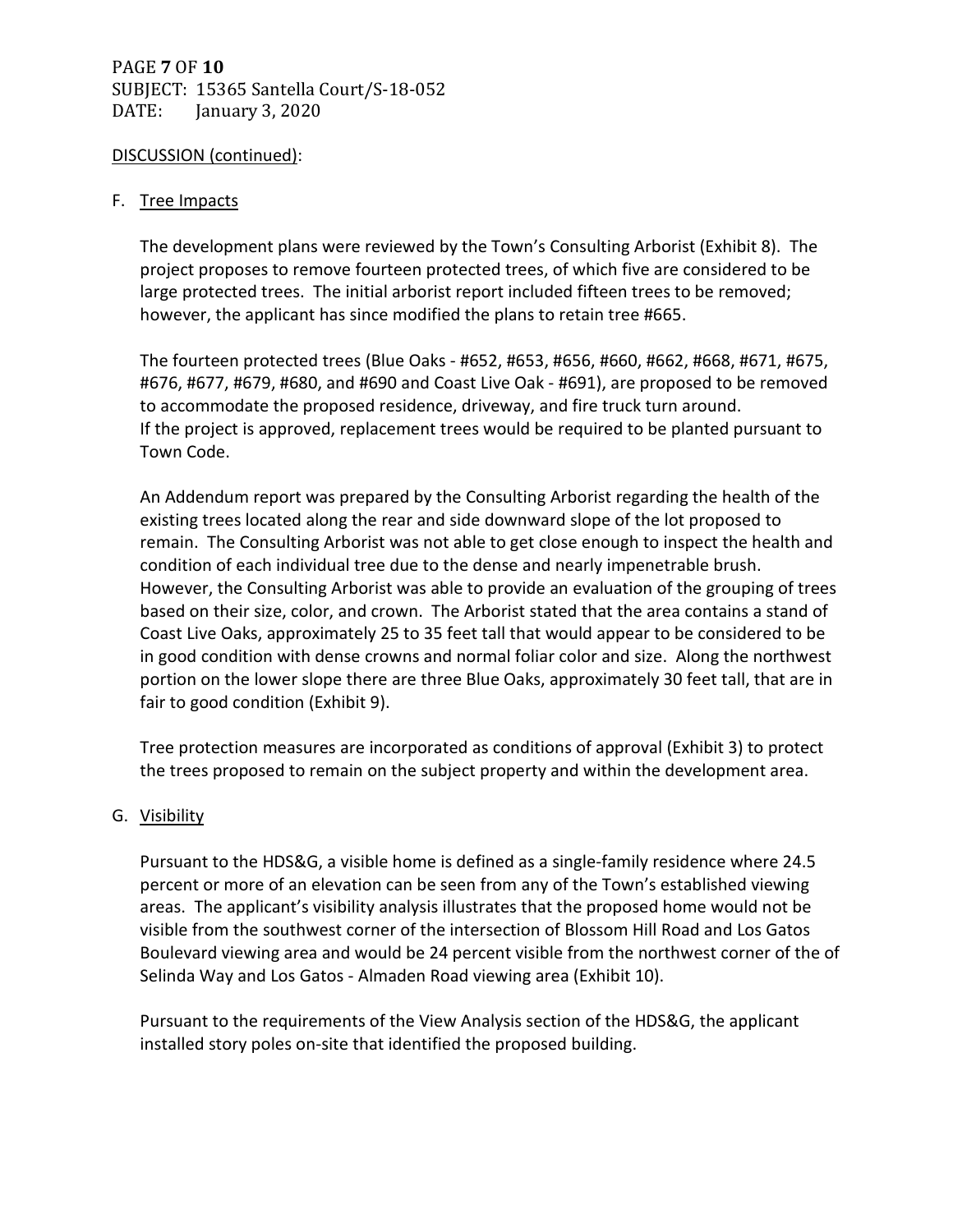PAGE **8** OF **10** SUBJECT: 15365 Santella Court/S-18-052 January 3, 2020

#### DISCUSSION (continued):

The applicant took photographs of the project site from the established viewing platform located at the Northwest corner of Los Gatos-Almaden Road and Selinda Way with a 50 MM and a 300 MM lens. The photographs and computer modeling were then aligned to determine the areas of the proposed residence that would be visible, excluding any trees that are proposed to be removed or are in poor condition (Exhibit 10). The existing trees that have been identified in the photographs as providing screening for the proposed singlefamily residence are rated in good or fair condition and are proposed to remain.

As discussed in the Tree section of the report, the Consulting Arborist was not able to get close enough to the stand of trees along the rear and side downward slope to inspect the health and condition of each individual tree; however, overall, he found the grouping of Coast Live Oaks and Blue Oaks to be in fair to good condition with dense crowns and normal foliar color and size. The applicant has labeled the trees included on the subject property in the Visibility Analysis as X1, X2, Y1, Y2, Y3, Z5, and Z3. Three trees used in the Visibility Analysis, trees Z2, Z4, and Z6 are not located on the subject property (Sheet 17 of Exhibit 10).

The applicant's methodology complies with the current methodology to not use trees in poor condition in the Visibility Analysis.

#### H. Neighbor Outreach

The applicant reached out to their neighbors and provided copies of the three responses they received (Exhibit 11).

## I. CEQA Determination

An Environmental Impact Report was prepared for the Planned Development and was certified by the Town Council on December 19, 2005. No further environmental analysis is required for the individual lot development.

#### PUBLIC COMMENTS:

Story poles and signage were installed on the site and written notice was sent to property owners and tenants located within 500 feet of the subject property. No public comments were received by 11:00 a.m., Friday, January 3, 2020.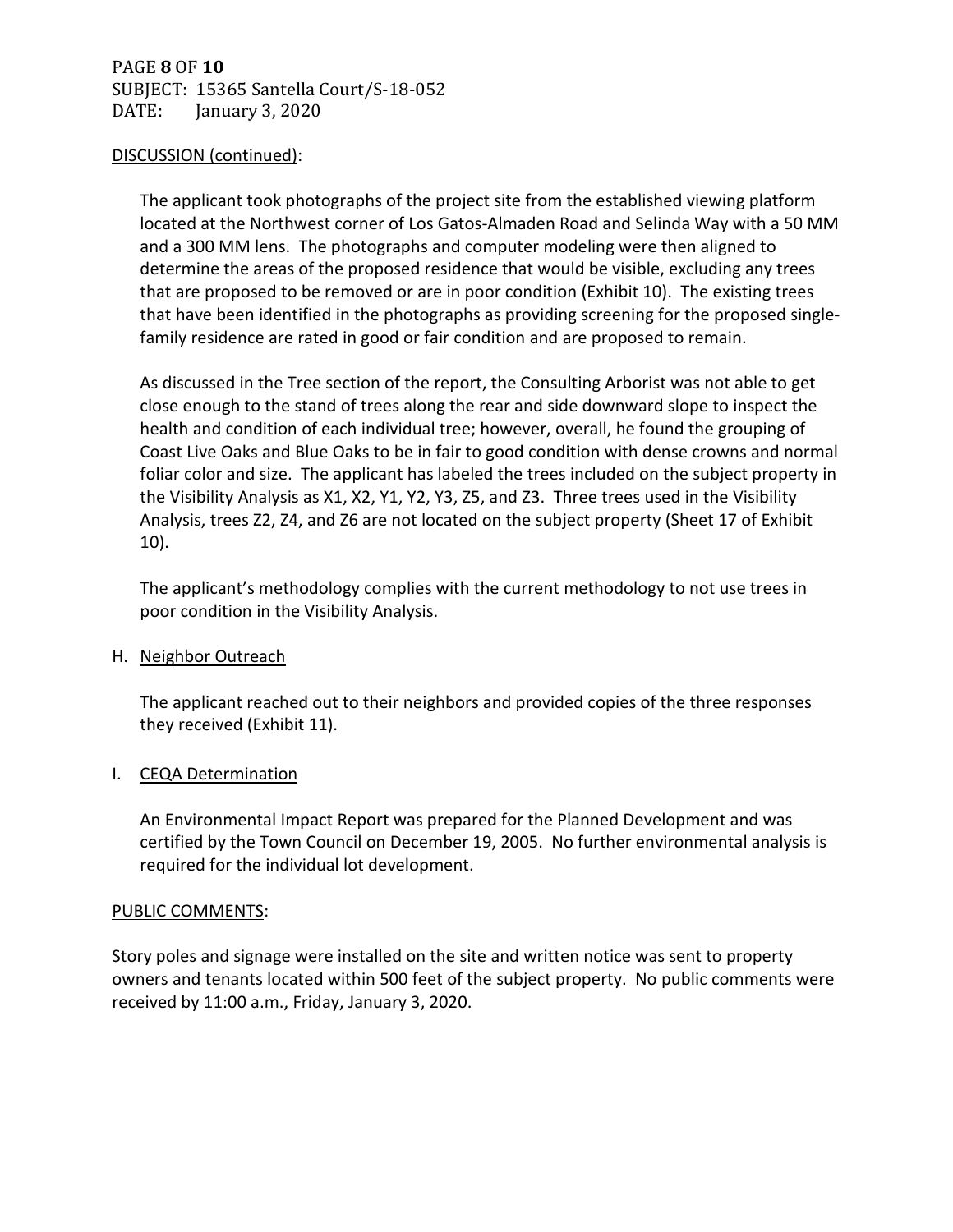# PAGE **9** OF **10** SUBJECT: 15365 Santella Court/S-18-052 DATE: January 3, 2020

#### CONCLUSION:

## A. Summary

The applicant is requesting approval of an Architecture and Site application to construct a single-family residence on a vacant lot within the Highlands PD. As proposed, the project would create the largest home in terms of countable square footage in the Highlands PD with a proposed 5,840-square foot residence. However, the proposed project would not be the largest home in terms of square footage in the immediate area as the adjacent downhill residence is larger. Due to the property configuration and downward sloping topography of the subject site the proposed residence would be located below street level from Santella Court. The project is consistent with the Zoning, General Plan, applicable HDS&G, Hillside Specific Plan, and Highlands PD Ordinance 2237. The proposed project does not request any exceptions.

## B. Recommendation

Based on the analysis above, staff recommends approval of the Architecture and Site application subject to the recommended conditions of approval (Exhibit 3). If the Planning Commission finds merit with the proposed project, it should:

- 1. Make the finding that no further environmental analysis is required (Exhibit 2);
- 2. Make the finding that the project is in compliance with the Hillside Development Standards and Guidelines (Exhibit 2);
- 3. Make the finding that the project is in compliance with the Hillside Specific Plan (Exhibit 2);
- 4. Make the finding that the project is in compliance with the Highlands Planned Development Ordinance 2237 (Exhibit 2);
- 5. Make the required considerations as required by Section 29.20.150 of the Town Code for granting approval of an Architecture and Site application (Exhibit 2); and
- 6. Approve Architecture and Site Application S-18-052 with the conditions contained in Exhibit 3 and the development plans in Exhibit 12.

## C. Alternatives

Alternatively, the Commission can:

- 1. Continue the matter to a date certain with specific direction; or
- 2. Approve the application with additional and/or modified conditions; or
- 3. Deny the application.